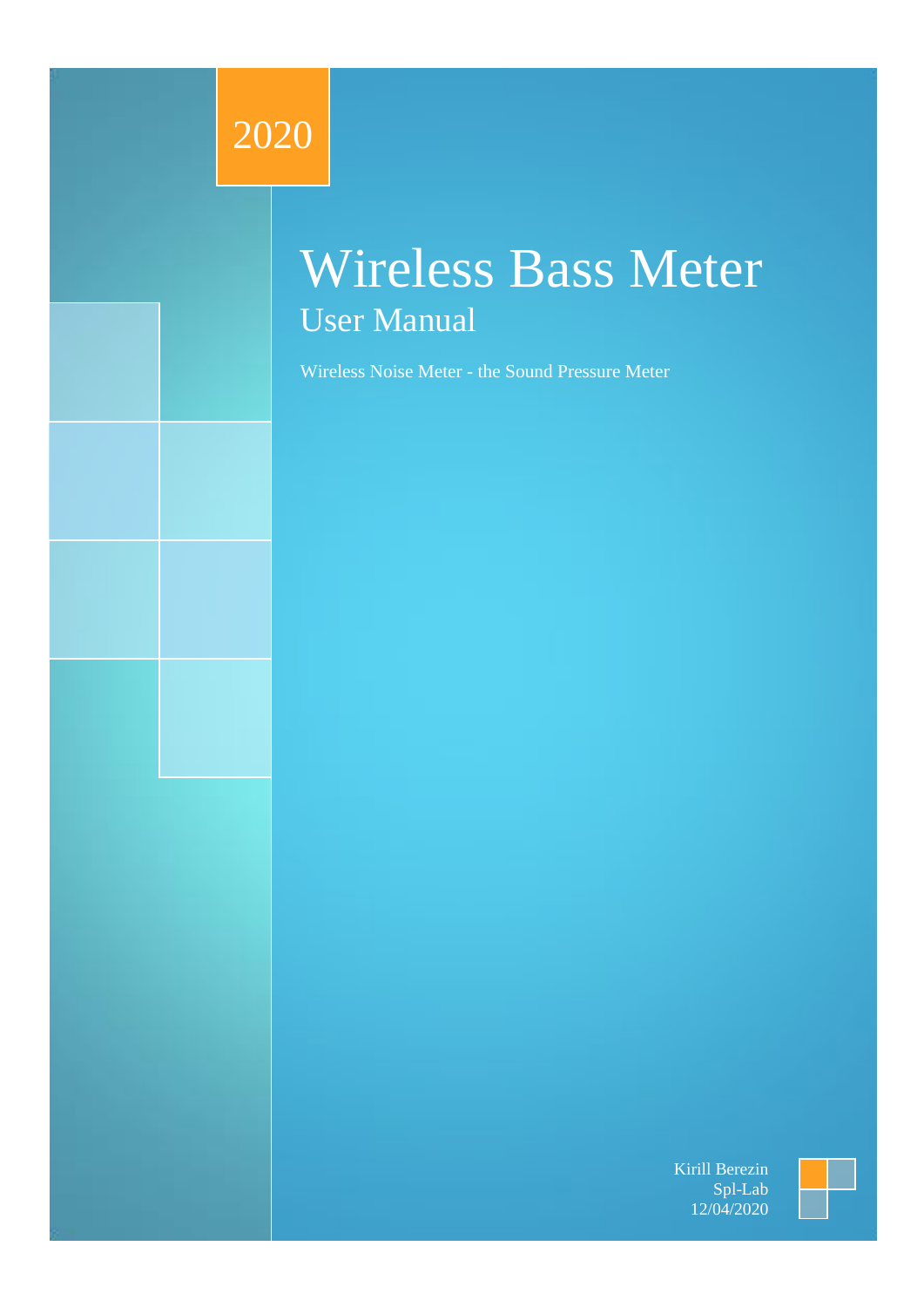# **Table of Contents**

<span id="page-1-0"></span>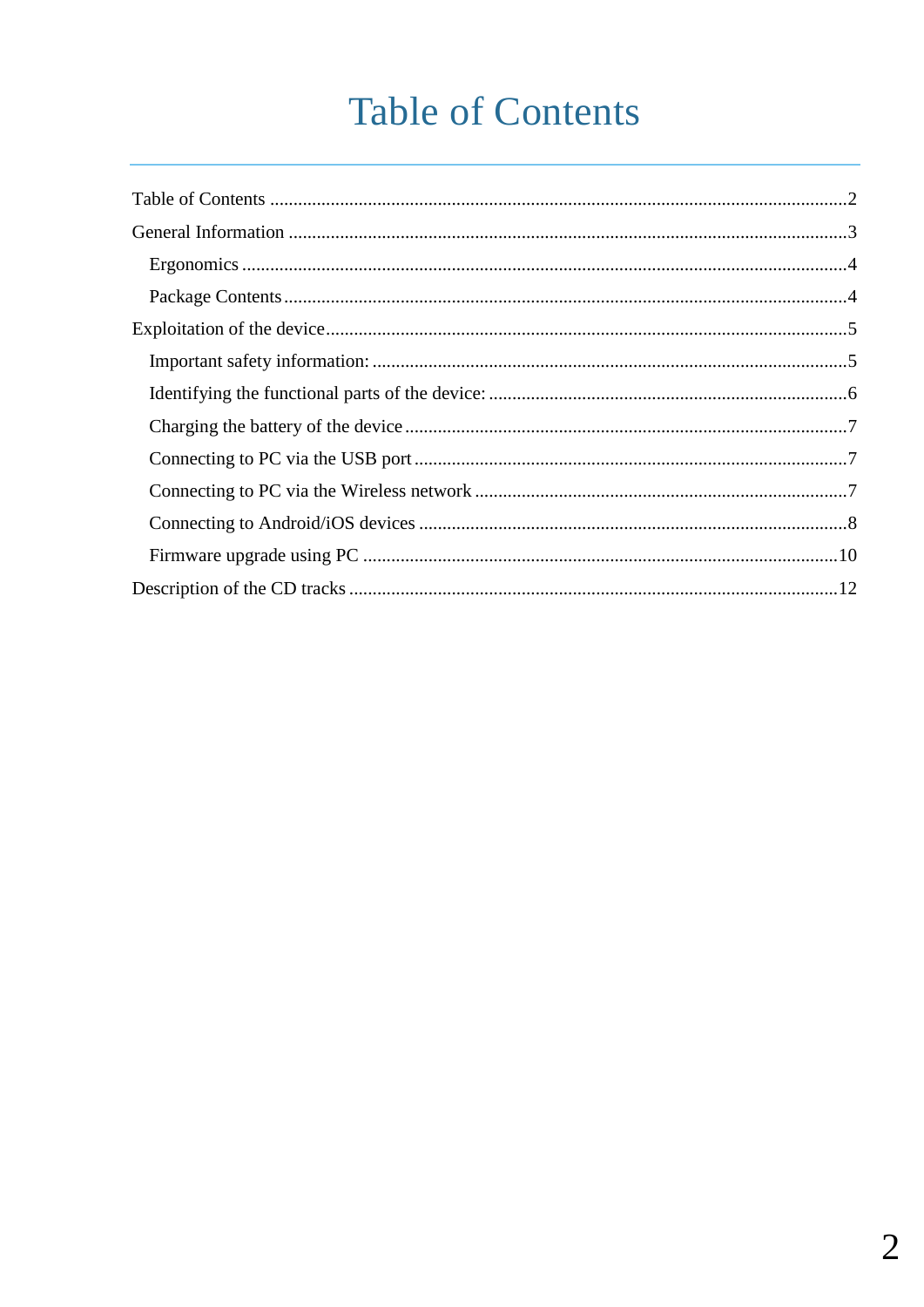## General Information

<span id="page-2-0"></span>

The Wireless Bass Meter noise meter TE is intended for measuring the noise level and sound pressure at the low frequency range. The measured signal can be provided by both the industrial equipment and the acoustic systems. A distinctive feature of this device is the LAB-BUS port for connecting external sensors of the NEXT-LAB series. Provided there are external sensors, it allows taking measurements of not only sound pressure, but also the voltage-current characteristics of electric circuits (when using the NEXT-LAB Power Sensor), amplitudefrequency characteristics or noise level of the acoustic system over the entire audible range (when using NEXT-LAB RTA Microphone). Also, if additional NEXT-LAB SPL Sensor is connected, it is possible to measure the sound pressure from two sources simultaneously.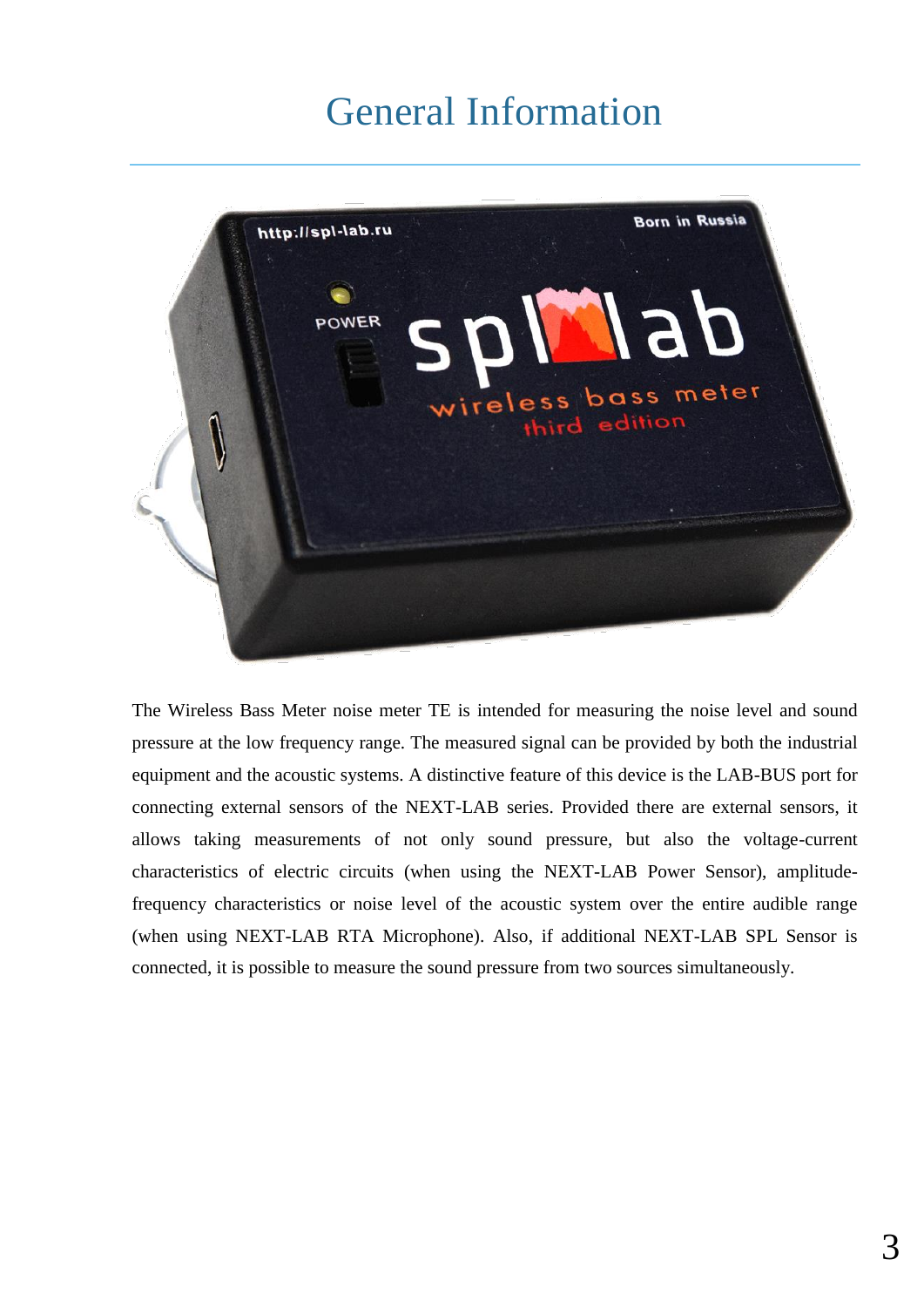### <span id="page-3-0"></span>**Ergonomics**

The Wireless Bass Meter TE device is performed as a monoblock, combining the high-frequency solid-state sensor, ADC module and WiFi module. The device has an on/off switch, LED, USB interface for connecting the device to a PC and LAB-BUS port for connecting the external sensors. There is indication of charging completion and indication of low battery level. At the back cover there are the vacuum suction cups for affixing the device to any smooth surface such as glass. The enclosure of the device is made of shockproof plastic material.

### <span id="page-3-1"></span>**Package Contents**

- Wireless Bass Meter (Third Edition) Noise Meter
- Spl-Lab Measuring Center software for Windows
- Audio-CD (or flash drive) with audio tracks for tuning (sine, sweep-tones, noise)
- USB cable for charging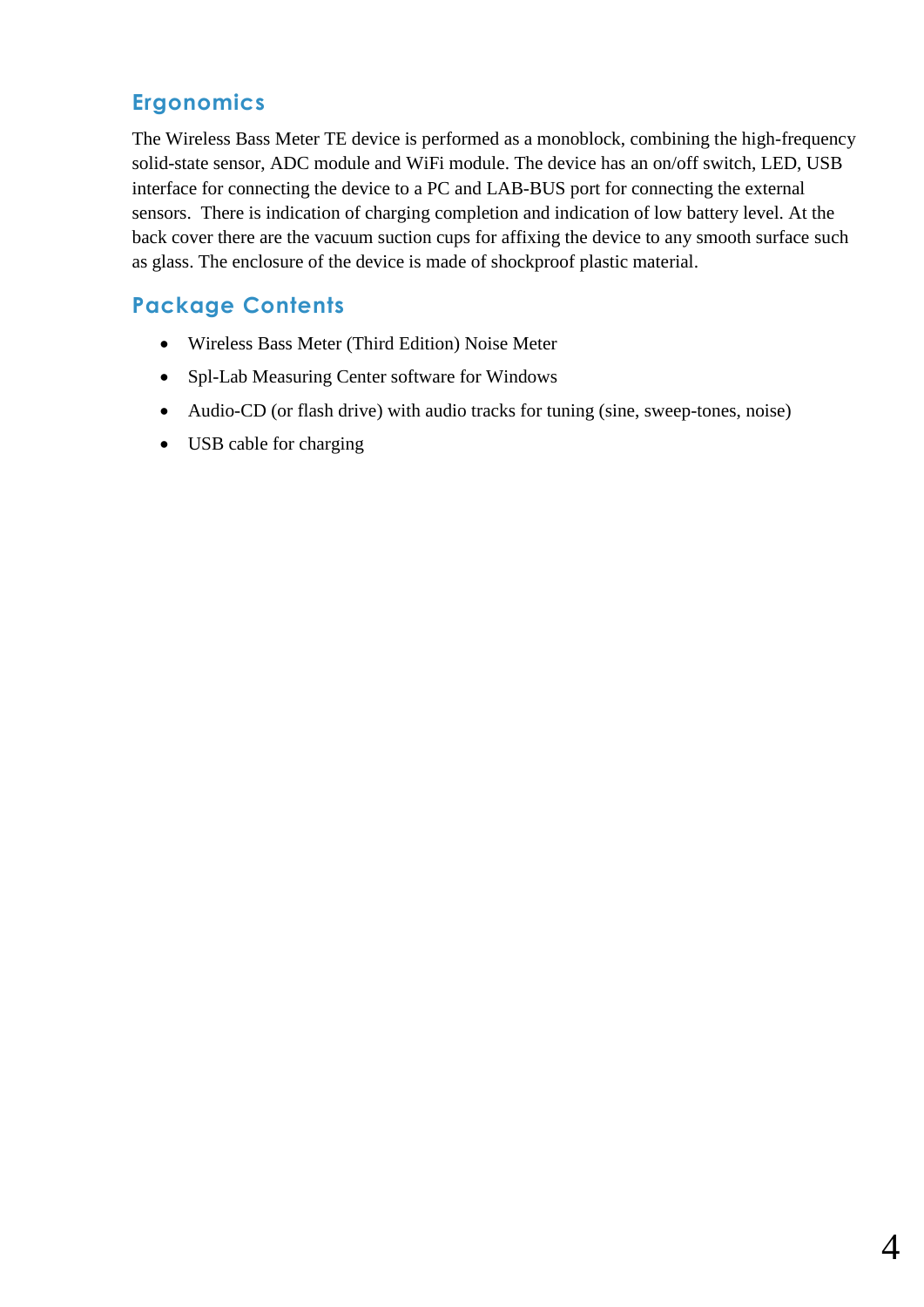## Exploitation of the device

#### <span id="page-4-1"></span><span id="page-4-0"></span>**Important safety information:**

- ! The manufacturer does not bear responsibility for damage, caused directly or indirectly, as a result of improper use of device.
- ! Before using the device, examine its enclosure for cracks and splits, because any depressurization of the device will result in damage.
- ! To avoid the risk of electric shock, all connector cables should not have insulation defects.
- ! Avoid measuring load beyond the maximum allowable limits.
- ! Do not use or store the device in areas with high humidity or heat, as well as, close to devices, generating strong magnetic field.
- ! During preventive maintenance of the device, do not use synthetic detergents and do not apply solvents. Using wet wipes is preferable.
- ! Before starting the device and the system as a whole, ensure that all the connection cables are connected correctly.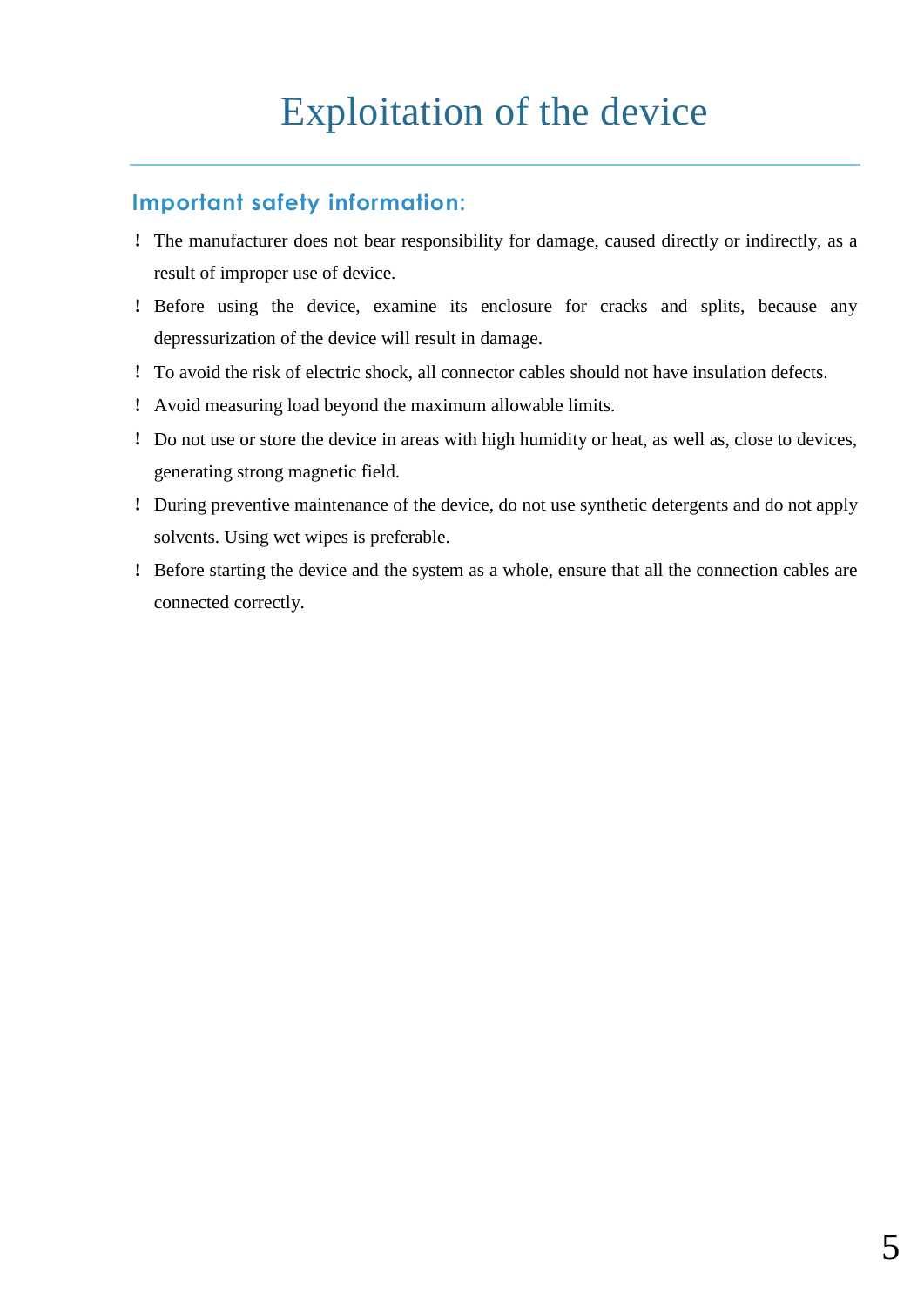## <span id="page-5-0"></span>**Identifying the functional parts of the device:**



| No.             | Element         | <b>Assignment</b>                                     |
|-----------------|-----------------|-------------------------------------------------------|
|                 | Power indicator | three-colored LED for indicating status of the device |
| $\vert 2 \vert$ | <b>USB</b> port | for charging and connecting to a PC                   |
| $\overline{3}$  | Feed switch     | the slide switch for switching the device on/off.     |
| $\overline{4}$  | LAB-BUS port    | for connecting the Spl-Lab Next-Lab external sensors  |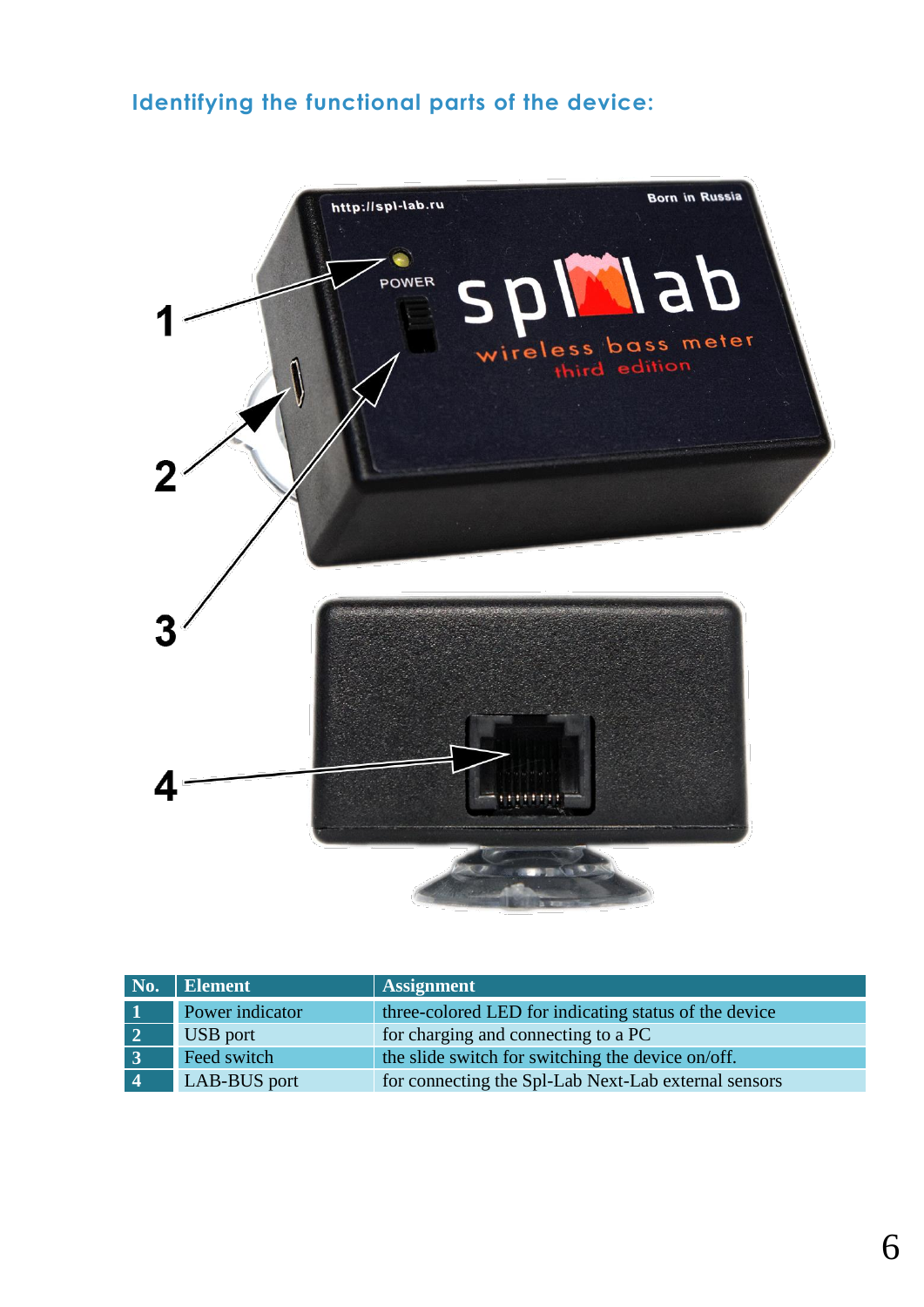## <span id="page-6-0"></span>**Charging the battery of the device**

This device has an internal battery. The running time of the device depends on the intensity of use of the device. For charging, please, connect the device via the USB port to a 5v charger or PC. Consider that for the complete charge, the device should be switched off. Use the threecolored LED for estimating the extent of battery charge and status of the device (according to the table below):

|               | <b>Green</b>                                     | <b>Orange</b>                      | <b>Red</b>                    |
|---------------|--------------------------------------------------|------------------------------------|-------------------------------|
| <b>Glows</b>  | The device is on; battery charge                 | The device is on; battery charge   | The device is off; Battery is |
| continuously  | above 80%. Charging complete or<br>not connected | above 80%. Charging is in process. | charging.                     |
| <b>Blinks</b> | The device is on; battery charge                 | The device is on; battery charge   |                               |
| slowly        | above 50%. Charging complete or<br>not connected | above 50%. Charging is in process. |                               |
| <b>Blinks</b> | The device is on; battery charge                 | The device is on; battery charge   |                               |
| quickly       | above 20%. Charging complete or<br>not connected | above 20%. Charging is in process. |                               |

#### <span id="page-6-1"></span>**Connecting to PC via the USB port**

- Install drivers from the CD or flash drive, which is included, or download them from *Support* section at Spl-Lab web site **[www.spl-lab.ru](http://www.spl-lab.ru/)** or **[www.spllabusa.com](http://www.spllabusa.com/)**
- Start the device and wait until it is booted.
- Connect the device to a PC using USB port.
- Start Spl-Lab Measuring Center for work with the device.

#### <span id="page-6-2"></span>**Connecting to PC via the Wireless network**

- Connect the PC to the Wireless network "Wireless Bass Meter" using OS settings. **PASSWORD 12345678**
- For **initial** configuration of wireless network parameters, connect the device to PC using USB port.
- Start Spl-Lab Measuring Center for connecting with the device.
- On **"CONFIG"** tab in **"LAN Config"** field, check **"Enabled"**, in **"IP"** field, set value **"192.168.001.001"**, and in **"Port"** field – value **"4112"**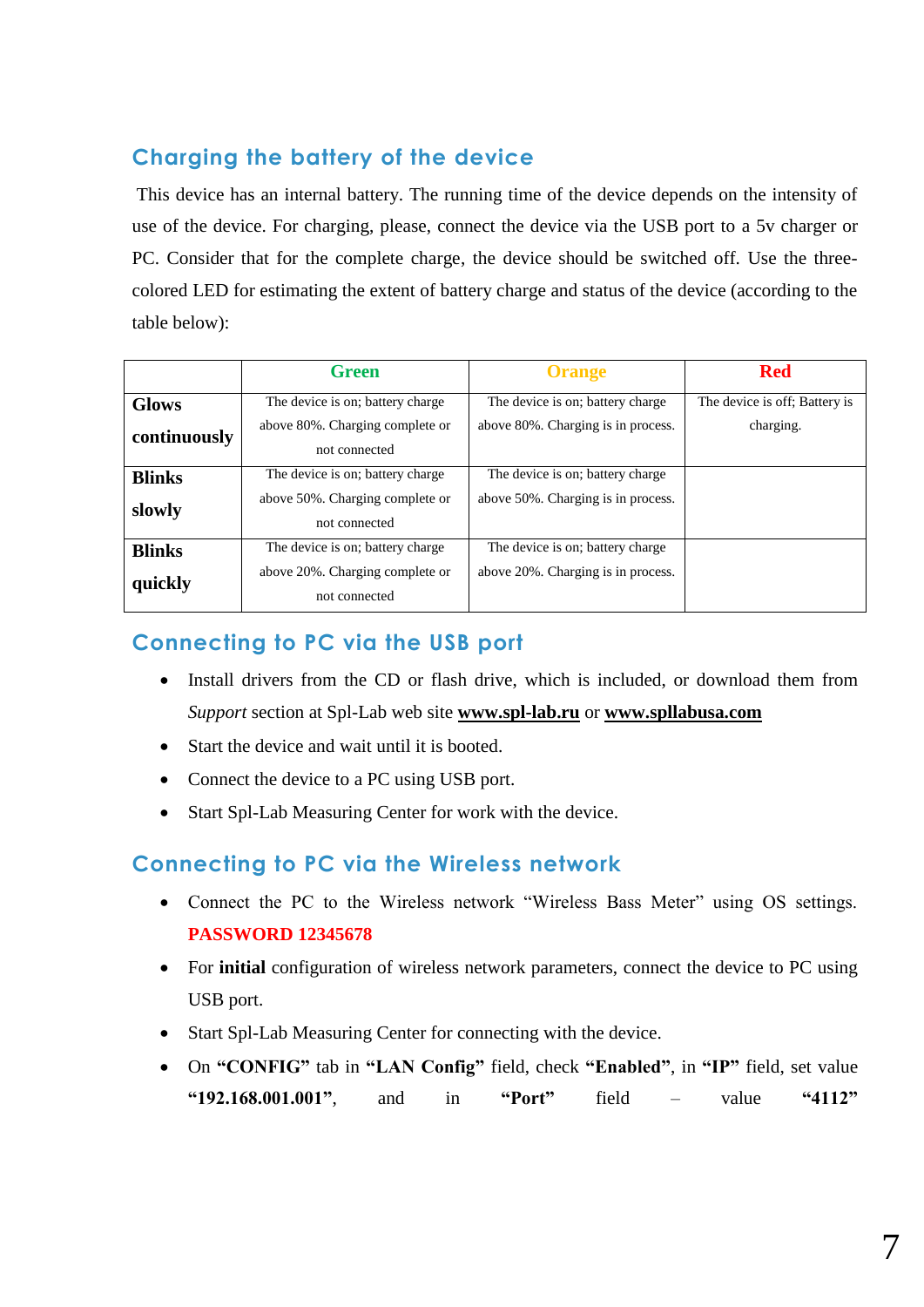| Configuration $\times$<br>$^{+}$                                                                                                       |                                                                                                                                                                                                                                                            |
|----------------------------------------------------------------------------------------------------------------------------------------|------------------------------------------------------------------------------------------------------------------------------------------------------------------------------------------------------------------------------------------------------------|
| Device Input<br>NEXT-USB<br>v<br>Minimal level<br>v<br>none                                                                            | <b>LAN Config</b><br>Enabled V<br>IP<br>192, 168, 001, 001<br>Search<br>Port 4112                                                                                                                                                                          |
| Settings & Operations<br>Save configuration<br>ပ<br>Update Device List<br>and close page<br>Count Down<br>English (United States)<br>v | <b>NEXT LAB Settings</b><br>Device name:<br>NEXT-USB<br>Serial Num:<br>0<br>1.0<br>Version:<br>WiFi:<br>Sensor 1 Type:<br><b>SPL</b><br>v<br>Sensor 2 Type:<br>v<br>none<br>Sensor 3 Type:<br>v<br>none<br>Sensor4 Type:<br>$\checkmark$<br>none<br>Upload |
| Windows 10<br>v                                                                                                                        |                                                                                                                                                                                                                                                            |

- Save configurations and close the Spl-Lab Measuring Center.
- Disconnect the device from USB port.
- Start the Spl-Lab Measuring Center connection with the device should be established automatically.

#### <span id="page-7-0"></span>**Connecting to Android/iOS devices**

- Download Measuring Center software for Android/iOS from the appropriate application store. You can find links in *Support* section of the **[www.spl-lab.ru](http://www.spl-lab.ru/)** web-site.
- Connect your Android/iOS device to the Wireless network "Wireless Bass Meter" using OS settings. **PASSWORD 12345678**
- **When working with the device on Android OS, disable mobile network data transfer in the settings of the operating system.**
- Run Measuring Center for Android/iOS application.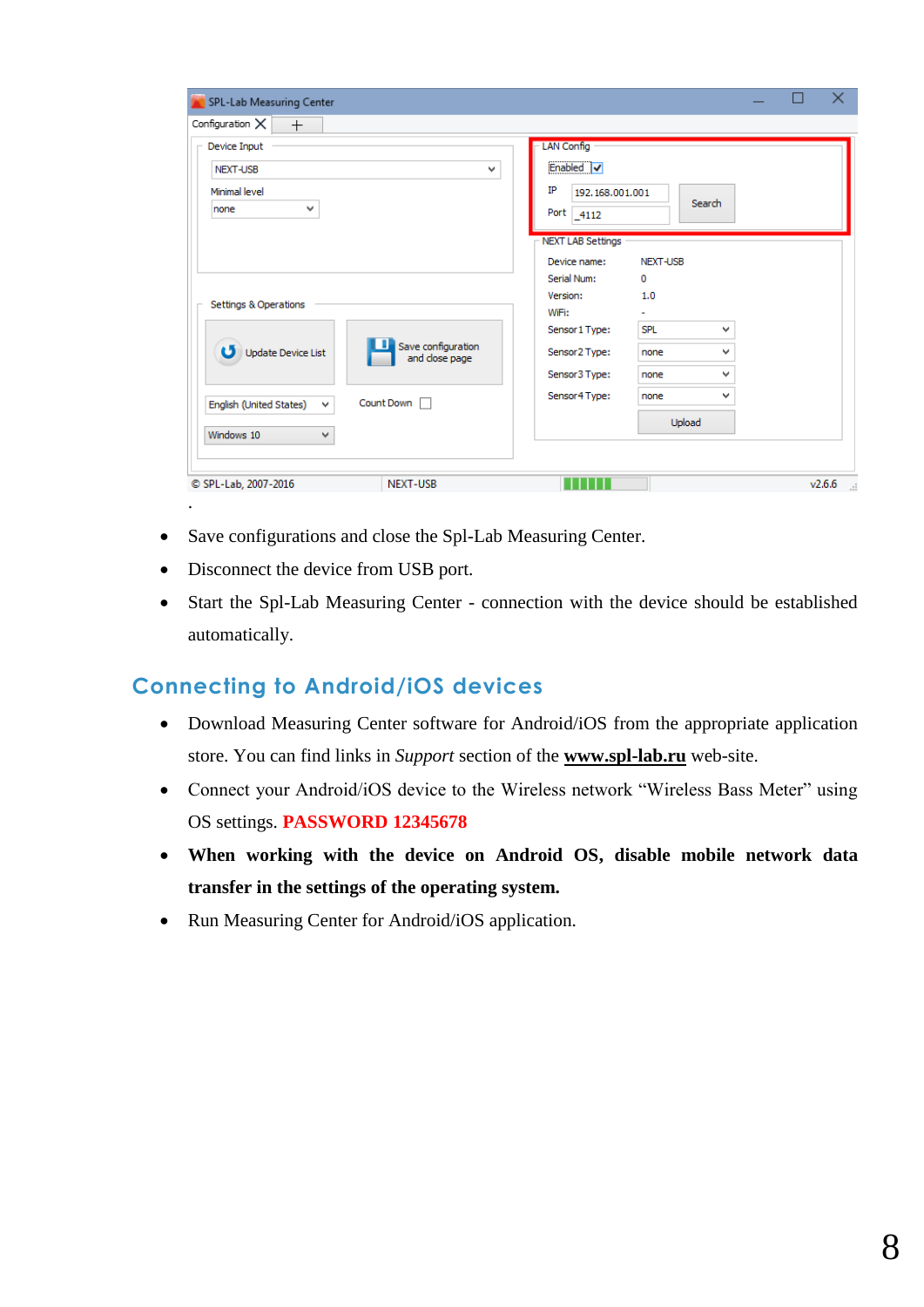On **"CONFIG"** tab in **"LAN CONFIG"** field, **"IP"** field set value **"192.168.1.1"**, in **"Port"** field, set value **"4112"** and check **"Using in search"**.

| 13:00                                                      | Carrier $\widehat{\mathcal{F}}$<br>3:09 PM               |
|------------------------------------------------------------|----------------------------------------------------------|
| Config<br>$\langle$                                        | $\triangle$ Back<br><b>Settings</b><br><b>Search Lan</b> |
| <b>INPUT DEVICE</b>                                        | <b>INPUT DEVICE</b>                                      |
| Device select<br>Demo                                      | DemoDevice (i)<br>Device name:                           |
| Enter coeff<br>Enter coeff                                 | <b>LAN CONFIG</b>                                        |
| <b>LAN CONFIG</b>                                          | <b>IP Address:</b><br>192.168.1.1                        |
| <b>IP Address</b><br>192.168.1.1                           | 4112<br>Port:                                            |
| Port                                                       | Using in search                                          |
| 4112                                                       | <b>ADVANCED OPTIONS</b>                                  |
| Using in search<br>$\blacktriangledown$<br>Using in search | Open SmartConfig                                         |
| Lan Search                                                 | Calibraion type:<br>Classic                              |
| <b>SMART CONFIG</b>                                        | Reset config                                             |
| <b>SSID</b>                                                |                                                          |
| П<br>◁                                                     |                                                          |

- Exit and re-enter CONFIG mode.
- In the "Device select" dropdown list, select "Next-Lab Device".
- Exit calibration mode and start the work.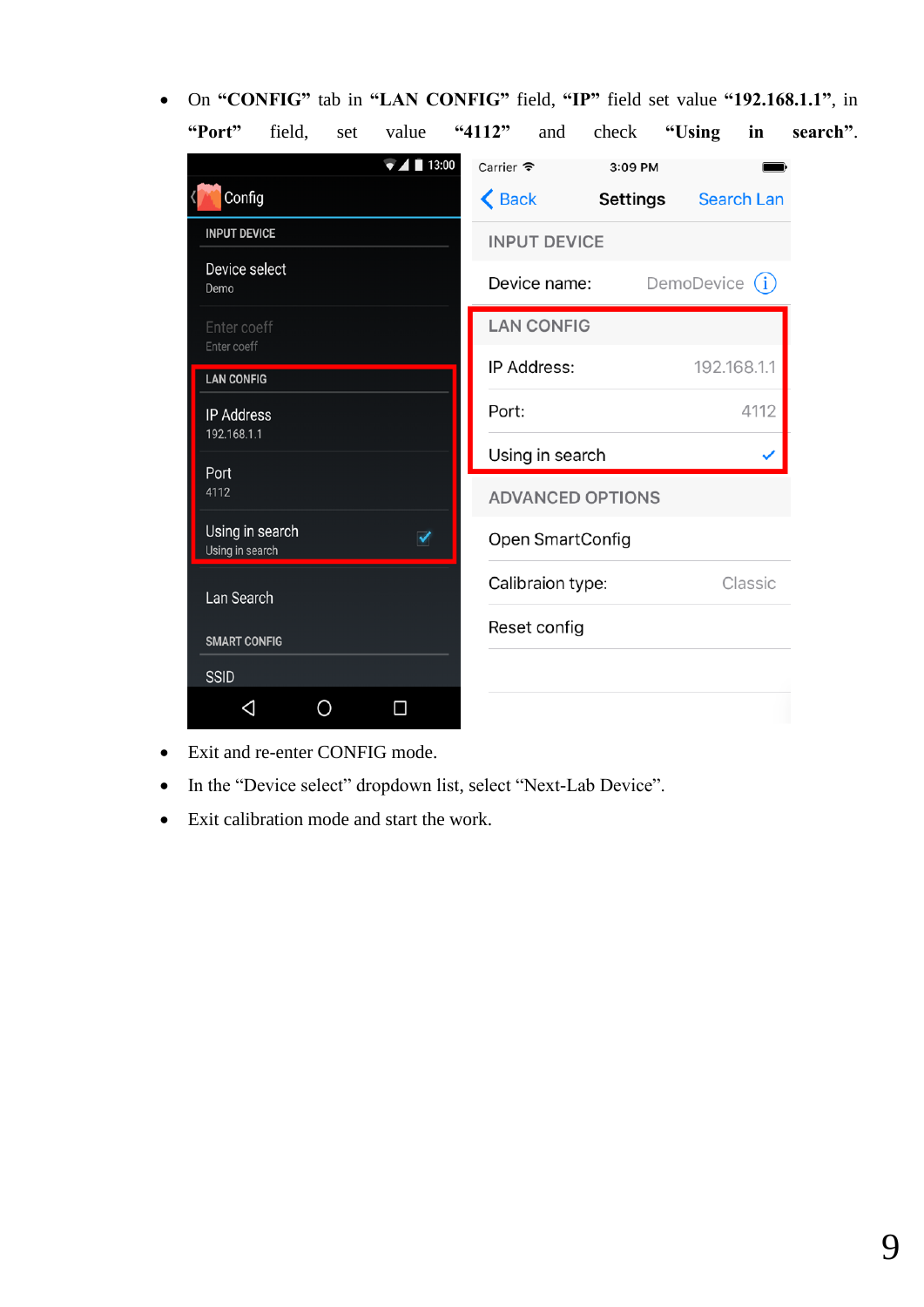## <span id="page-9-0"></span>**Firmware upgrade using PC**

- Do Not attempt flashing firmware unless instructed to do so by SPL-Lab.
- Download the latest firmware version from *Support* section of the **[www.spl-lab.ru](http://www.spl-lab.ru/)** website.
- Connect the device to a PC using provided USB cable.
- Unpack the archive with firmware to hard drive.

| Run<br>$\bullet$ |                | Loader.exe                                                                                                                                                                                                                                                                       | and   | select | firmware            | file. |
|------------------|----------------|----------------------------------------------------------------------------------------------------------------------------------------------------------------------------------------------------------------------------------------------------------------------------------|-------|--------|---------------------|-------|
|                  | Mullbader v2.0 |                                                                                                                                                                                                                                                                                  |       |        | $\Box$ $\mathbf{X}$ |       |
|                  |                | $COM:  COM5 - \star $<br>Auto-search COM<br><b>The Contract of the Contract of the Contract of the Contract of the Contract of the Contract of the Contract of the Contract of the Contract of the Contract of the Contract of the Contract of The Contract of The Contract </b> |       | File   | <br>Start load<br>  |       |
|                  |                | File: D:Wersion_1_0.cf                                                                                                                                                                                                                                                           |       |        |                     |       |
|                  | Progress:      |                                                                                                                                                                                                                                                                                  | $0\%$ |        |                     |       |
|                  | Status:        |                                                                                                                                                                                                                                                                                  |       |        |                     |       |
|                  |                |                                                                                                                                                                                                                                                                                  |       |        |                     |       |
|                  |                |                                                                                                                                                                                                                                                                                  |       |        |                     |       |

 Set the COM Port number according to Port in Device Manager (**My Computer – Device Manager – LPT and COM Ports– Virtual COM Port)**

| Device Manager                                                   | x<br>e |
|------------------------------------------------------------------|--------|
| File<br><b>Action</b><br><u>View</u><br>Help                     |        |
| $\vert$ ?<br> Q  LÊ QY 05 <br>請<br>眉<br>爾                        |        |
| Gonzo-PC                                                         |        |
| <b>Batteries</b>                                                 |        |
| <b>8</b> Bluetooth Radios                                        |        |
| ⊳ <sub>1</sub> ■ Computer                                        |        |
| $\triangleright$ $\equiv$ Disk drives                            |        |
| <b>Display adapters</b>                                          |        |
| DVD/CD-ROM drives                                                |        |
| <b>D</b> Guardant dongles                                        |        |
| ▷ 『圖 Human Interface Devices                                     |        |
| <b>DE ATA/ATAPI controllers</b>                                  |        |
| $\triangleright$ $\frac{1}{2}$ Imaging devices                   |        |
| ⊳ . Dungo Connectivity                                           |        |
| ⊳ . <u>©</u> Keyboards                                           |        |
| $\triangleright$ $\cdot$ $\cdot$ Mice and other pointing devices |        |
| Monitors                                                         |        |
| Network adapters                                                 |        |
| <b>D</b> Portable Devices                                        |        |
| ⊿ 『『『Ports (COM & LPT)                                           |        |
| 『 Communications Port (COM1)                                     |        |
| STMicroelectronics Virtual COM Port (COM5)                       |        |
| <b>Processors</b>                                                |        |
| Sound, video and game controllers                                |        |
| Storage controllers                                              |        |
| <b>D</b> System devices                                          |        |
| Universal Serial Bus controllers                                 |        |
|                                                                  |        |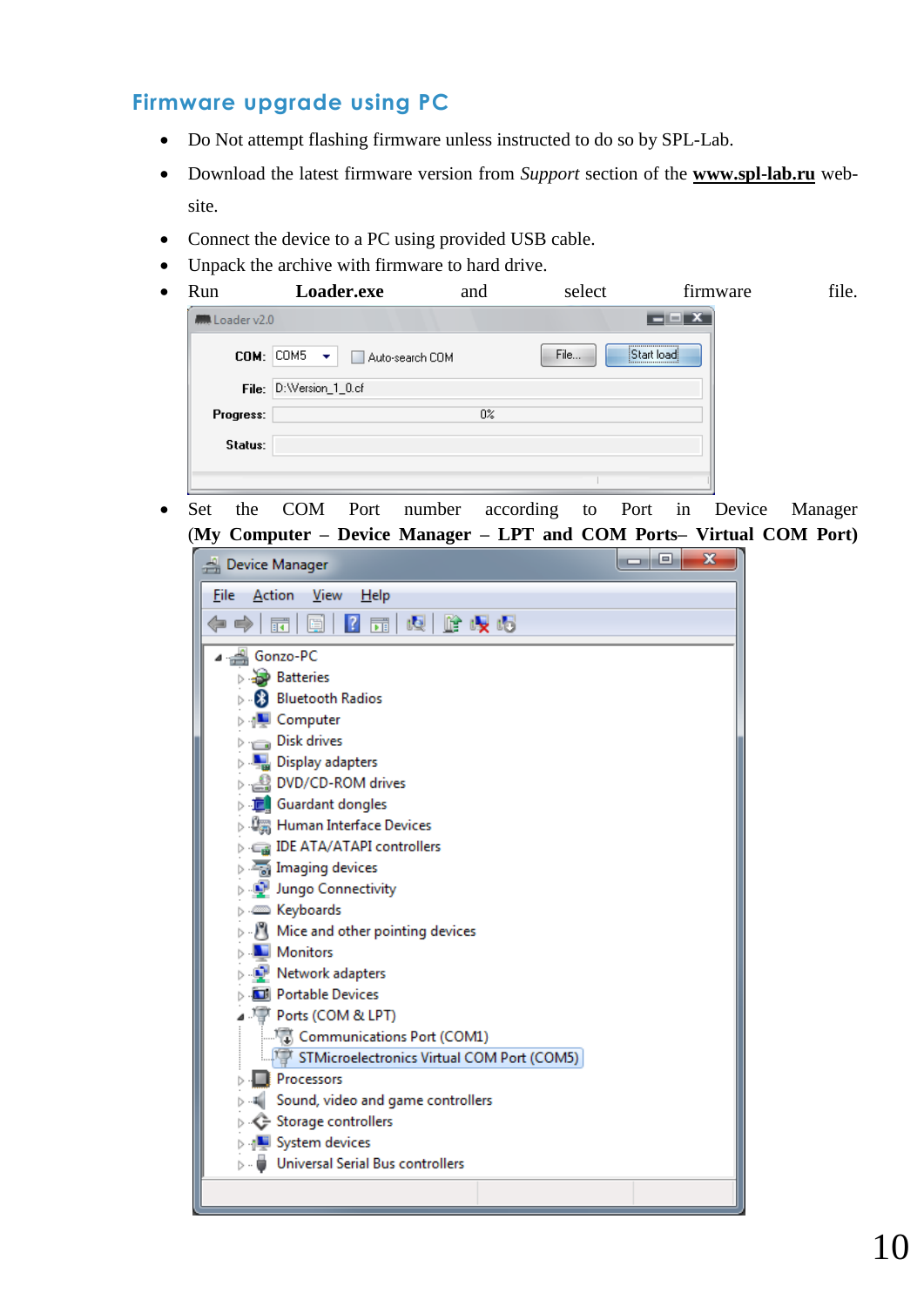- Switch the device on and within **3 seconds press** "**Start load**" in the program.
- Wait until the firmware is successfully downloaded onto the device.

| <b>M</b> Loader v2.0 |                                                                                   |  |
|----------------------|-----------------------------------------------------------------------------------|--|
| $COM:$ $COM5$        | File<br>iStart loadi<br>$\rightarrow$<br>Auto-search COM                          |  |
| File:                | D:Wersion_1_0.cf                                                                  |  |
| Progress:            | 100%                                                                              |  |
|                      | Status: Load device succesful.                                                    |  |
|                      | Serial: 0000<br>Firmware info: file ver. 1.0, dev name "WBM", bootloader ver. 3.0 |  |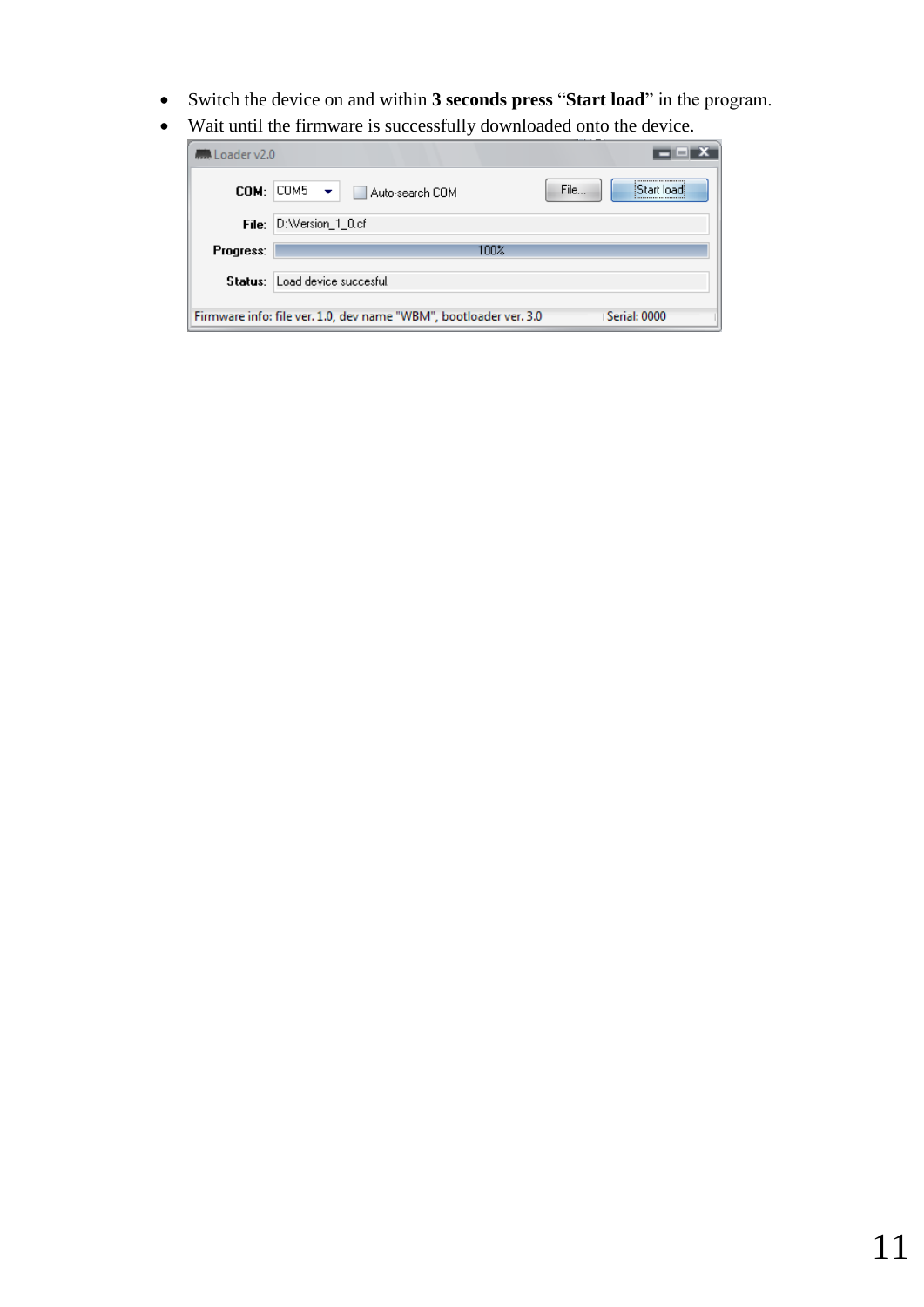## Description of the CD tracks

<span id="page-11-0"></span>The CD included (or flash drive) in the Spl-Lab equipment distribution kit alongside with software contains specialized audio tracks with test signals for adjusting the system. Consider that these tracks are recorded not in the file form, but as tracks in Audio-CD format (flash drive version provides this as a burnable image). For playing back tracks from the CD, use specialized software or CD player. It is possible that some CD player models will not read the audio content of the CD. In such case or if it is more convenient for you to use the audio files, download the archive with test signals from *Support* section at Spl-Lab web site. Table with track description below:

| No. of track    | <b>Contents</b>                      |
|-----------------|--------------------------------------|
| <b>Track 1</b>  | Pink noise 20-20000 Hz               |
| <b>Track 2</b>  | Pink noise 40-80 Hz                  |
| <b>Track 3</b>  | Pink noise 60-80 Hz                  |
| <b>Track 4</b>  | Pink noise 80-100 Hz                 |
| Track 5         | Pink noise 100-120 Hz                |
| Track 6         | Pink noise 120-140 Hz                |
| <b>Track 7</b>  | Pink noise 140-160 Hz                |
| <b>Track 8</b>  | Pink noise 160-180 Hz                |
| <b>Track 9</b>  | Sweep-tone $30-20$ Hz Level $-0$ dB. |
| <b>Track 10</b> | Sweep-tone $35-25$ Hz Level $-0$ dB. |
| <b>Track 11</b> | Sweep-tone $40-30$ Hz Level $-0$ dB. |
| <b>Track 12</b> | Sweep-tone $45-35$ Hz Level $-0$ dB. |
| <b>Track 13</b> | Sweep-tone 50-40 Hz Level $-0$ dB.   |
| <b>Track 14</b> | Sweep-tone 55-45 Hz Level $-0$ dB.   |
| <b>Track 15</b> | Sweep-tone $60-50$ Hz Level $-0$ dB. |
| <b>Track 16</b> | Sweep-tone $65-55$ Hz Level $-0$ dB. |
| <b>Track 17</b> | Sweep-tone 70-60 Hz Level $-0$ dB    |
| <b>Track 18</b> | Sweep-tone 75-65 Hz Level $-0$ dB.   |